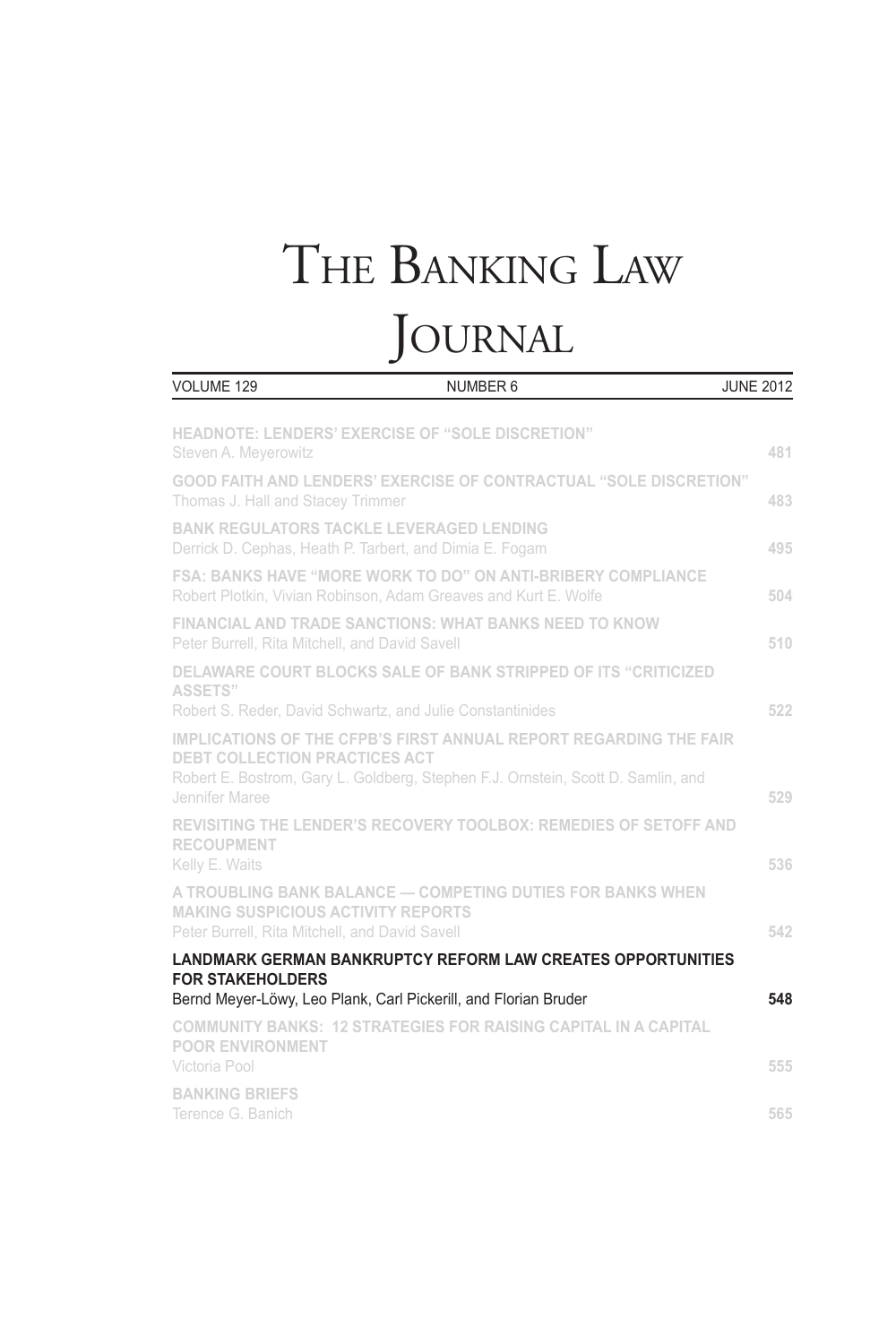#### **EDITOR-IN-CHIEF**

**Steven A. Meyerowitz** *President, Meyerowitz Communications Inc.*

#### **BOARD OF EDITORS**

**Paul Barron** *Professor of Law Tulane Univ. School of Law* 

**George Brandon** *Partner, Squire, Sanders & Dempsey LLP* 

**Barkley Clark** *Partner, Stinson Morrison Hecker LLP*

**John F. Dolan** *Professor of Law Wayne State Univ. Law School*

**Stephanie E. Kalahurka** *Hunton & Williams, LLP*

**Thomas J. Hall**  *Partner, Chadbourne & Parke LLP*

**Michael Hogan** *Ashelford Management Serv. Ltd.*

**Kirk D. Jensen** *Partner, BuckleySandler LLP*  **Mark Alan Kantor** *Washington, D.C.*

**Satish M. Kini** *Partner, Debevoise & Plimpton LLP*

**Douglas Landy** *Partner, Allen & Overy LLP* 

**Paul L. Lee** *Partner, Debevoise & Plimpton LLP*

**Jonathan R. Macey**  *Professor of Law Yale Law School*

**Martin Mayer** *The Brookings Institution*

**Julia B. Strickland** *Partner, Stroock & Stroock & Lavan LLP*

**Heath P. Tarbert** *Partner, Weil, Gotshal & Manges LLP* 

**Marshall E. Tracht**  *Professor of Law New York Law School* **Stephen B. Weissman**  *Partner, Rivkin Radler LLP*

**Elizabeth C. Yen** *Partner, Hudson Cook, LLP*

Bankruptcy for Bankers **Howard Seife** *Partner, Chadbourne & Parke LLP*

Regional Banking Outlook **James F. Bauerle** *Keevican Weiss Bauerle & Hirsch LLC*

Recapitalizations **Christopher J. Zinski** *Partner, Schiff Hardin LLP*

Banking Briefs **Terence G. Banich** *Member, Shaw Gussis Fishman Glantz Wolfson & Towbin LLC*

Intellectual Property **Stephen T. Schreiner** *Partner, Goodwin Procter LLP*

The Banking Law Journal (ISSN 0005 5506) (USPS 003-160) is published ten times a year by A.S. Pratt & Sons, 805 Fifteenth Street, NW., Third Floor, Washington, DC 20005-2207. Periodicals Postage Paid at Washington, D.C., and at additional mailing offices. Copyright @ 2012 THOMPSON MEDIA GROUP LLC. All rights reserved. No part of this journal may be reproduced in any form — by microfilm, xerography, or otherwise — or incorporated into any information retrieval system without the written permission of the copyright owner. Requests to reproduce material contained in this publication should be addressed to A.S. Pratt & Sons, 805 Fifteenth Street, NW., Third Floor, Washington, DC 20005-2207, fax: 703-528-1736. For subscription information and customer service, call 1-800-572-2797. Direct any editorial inquires and send any material for publication to Steven A. Meyerowitz, Editor-in-Chief, Meyerowitz Communications Inc., PO Box 7080, Miller Place, NY 11764, smeyerow@optonline. net, 631.331.3908 (phone) / 631.331.3664 (fax). Material for publication is welcomed — articles, decisions, or other items of interest to bankers, officers of financial institutions, and their attorneys. This publication is designed to be accurate and authoritative, but neither the publisher nor the authors are rendering legal, accounting, or other professional services in this publication. If legal or other expert advice is desired, retain the services of an appropriate professional. The articles and columns reflect only the present considerations and views of the authors and do not necessarily reflect those of the firms or organizations with which they are affiliated, any of the former or present clients of the authors or their firms or organizations, or the editors or publisher.

POSTMASTER: Send address changes to The Banking Law Journal, A.S. Pratt & Sons, 805 Fifteenth Street, NW., Third Floor, Washington, DC 20005-2207.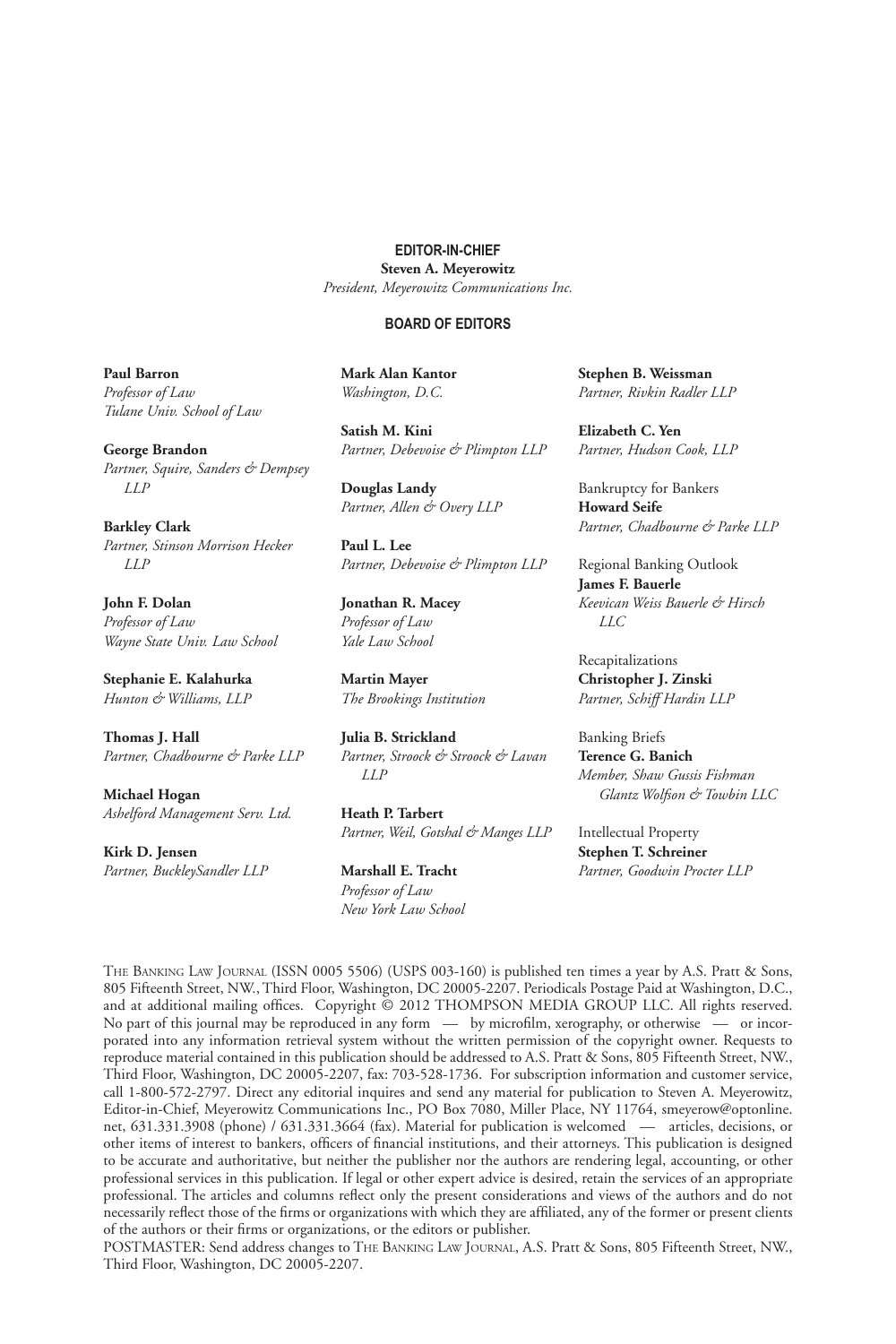# **Landmark German Bankruptcy Reform Law Creates Opportunities for Stakeholders**

BERND MEYER-LÖWY, LEO PLANK, CARL PICKERILL, AND FLORIAN BRUDER

*Changes to German restructuring law represent an enormous step toward full implementation of a "Chapter 11" model in Germany.*

The German parliament recently enacted a broad package of corporate<br>bankruptcy reforms that will align Germany's restructuring laws with<br>Anglo-American practice and eliminate certain challenges currently<br>faced by stakehold bankruptcy reforms that will align Germany's restructuring laws with Anglo-American practice and eliminate certain challenges currently faced by stakeholders seeking to protect their interests.<sup>1</sup> The reforms fundamentally improve the German bankruptcy code (the "Insolvenzordnung" or "InsO") by creating new opportunities to preserve enterprise value and transfer equity to creditors in a court-supervised process, which has proven nearly impossible under the current legal regime.

The key changes to the German bankruptcy code which apply to all bankruptcy cases filed after March 1, 2012, include:

- facilitating debt-to-equity swaps by enabling cancellation of shareholder equity (which was prohibited under the prior version of the code);
- promoting a U.S.-style "debtor in possession" model;
- permitting early involvement of a creditors' committee; and
- permitting the creditors' committee to choose the trustee in cases where the debtor does not remain in possession of its assets.

The authors, attorneys based in the Munich office of Kirkland & Ellis, LLP, can be reached at bernd.meyer-loewy@kirkland.com, leo.plank@kirkland.com, and florian.bruder@kirkland.com, respectively.

548

Published by A.S. Pratt in the June 2012 issue of *The Banking Law Journal.* Copyright © 2012 THOMPSON MEDIA GROUP LLC. 1-800-572-2797.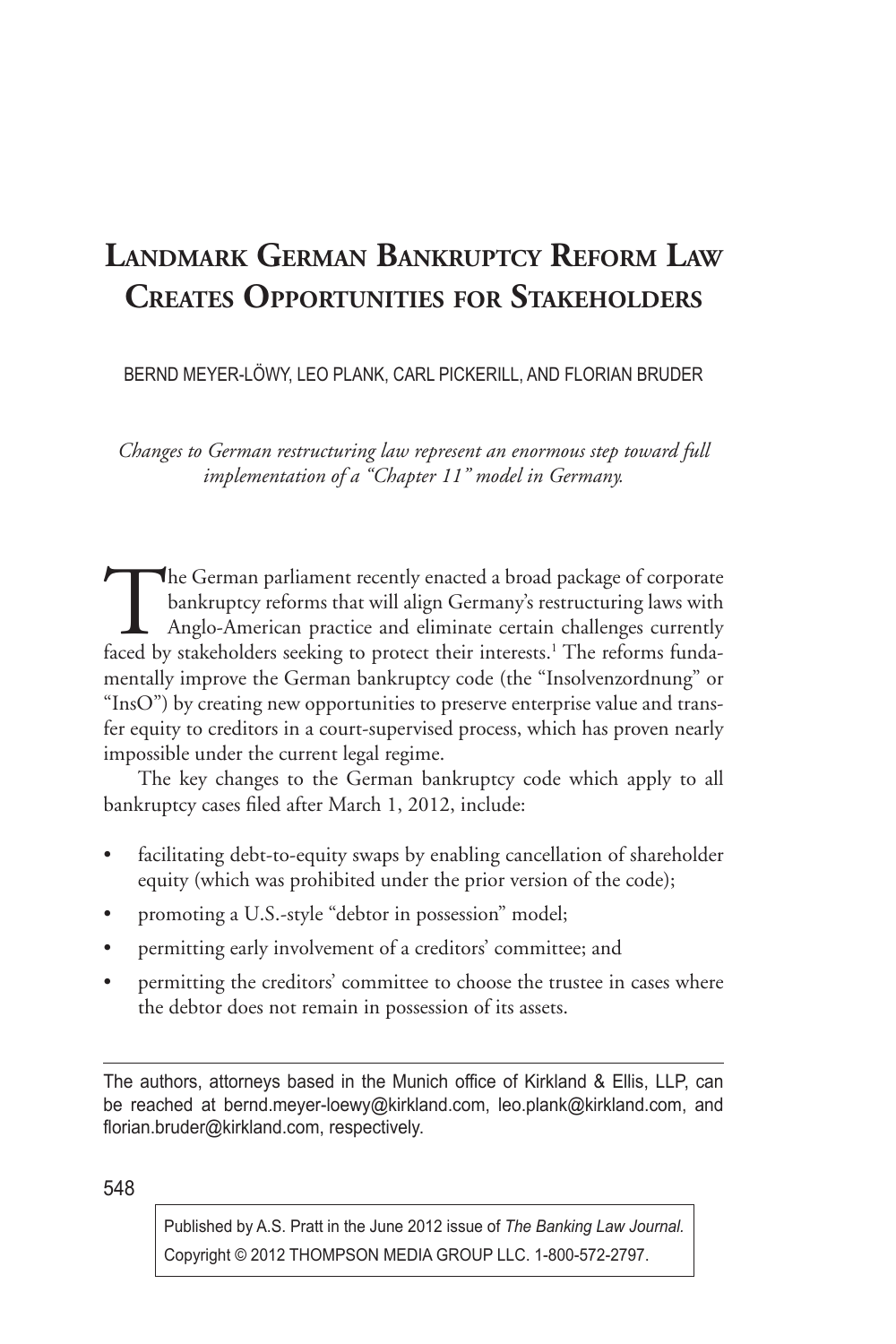## **DEBT-FOR-EQUITY SWAPS**

Unlike U.S. bankruptcy law, the prior version of Germany's bankruptcy law did not allow for the non-consensual impairment of equity interests under a court-sanctioned restructuring plan. Thus, a trustee or debtor in possession often was unable to do anything to re-allocate equity interests to debt security holders, even when equityholders were "out of the money." As a result, equityholders in a distressed company often were able to hold up a restructuring to obtain consideration for their otherwise worthless interests.

The new law specifically provides for issuance of new equity to creditors and the cancellation of old equity without the old equityholders' consent. As a result, "out of the money" equityholders will no longer be able to hold up a restructuring.2 In addition, to the extent pre-petition out-of-the-money equityholders wish to preserve their place in the capital structure, the revised German bankruptcy law, similar to American bankruptcy law, will enable them to obtain new equity in the reorganized debtor to the extent they provide "new value." The ability to obtain new equity in a debtor will benefit both debtors in need of additional capital and investors seeking to profit on the long-term potential of a reorganized company.

#### **"DEBTOR IN POSSESSION" PROCEEDINGS**

Under the former German system, a trustee typically would take over a bankrupt enterprise to either wind it down or sell it to a strategic buyer, with management removed from the process. Debtor in possession proceedings without a trustee were theoretically possible under the former law, but the standards to remove the debtor from possession were fairly low — a creditor needed only demonstrate that further debtor in possession proceedings would harm creditors or lead to delay.<sup>3</sup>

Moreover, the decision as to whether the debtor was entitled to remain in possession was not made on the petition date, but up to three months thereafter, leaving the debtor and its stakeholders in a state of uncertainty until the debtor was officially afforded debtor in possession status.<sup>4</sup> Further, the insolvency court was able to exercise its authority during this interim period to appoint a "preliminary" administrator, who generally lacked authority to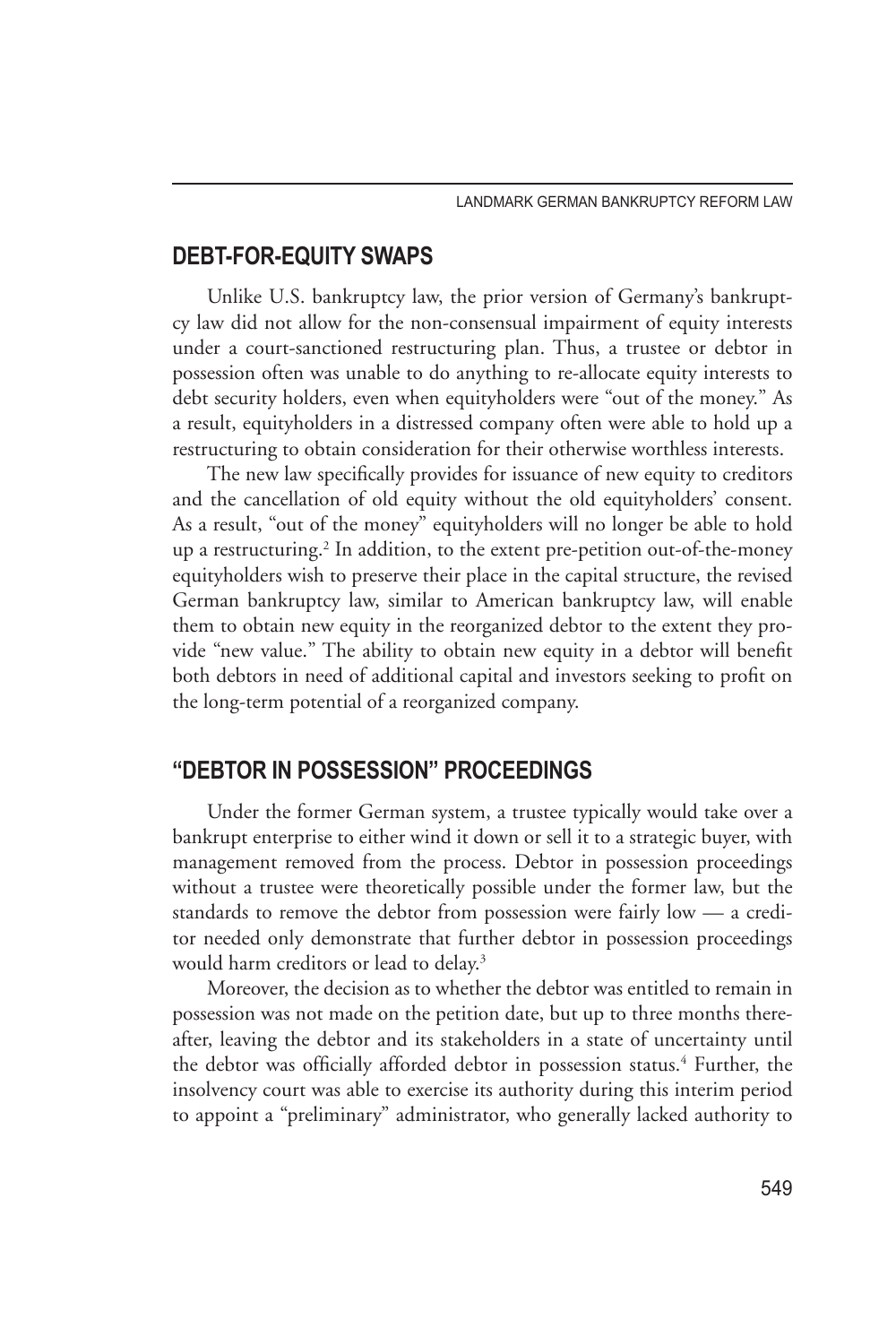dispose of estate assets, but was likely to have consent rights with respect to postpetition transactions.<sup>5</sup>

To address this uncertainty, the new law implemented two key changes. First, new § 270b InsO provides for a three-month "pre-commencement" proceeding to encourage corporate debtors in financial distress to attend to their liquidity needs in an in-court forum prior to the onset of actual insolvency. The new § 270b proceeding raises the standards for removal of the debtor from possession of the estate and gives the debtor three months to formulate and file a plan of reorganization with the court (although it is possible, as under the U.S. model, that a debtor will coordinate with its constituents prior to and after the petition date to ensure support for a "pre-arranged" plan). Once a plan has been filed, the § 270b proceeding is terminated and a formal proceeding under § 270 InsO is commenced.

The standards for removal of a debtor from possession in § 270 also have been amended in a debtor-friendly way, by requiring a creditor seeking removal to demonstrate specific harm caused by leaving the debtor in possession (rather than merely alleging harm to the estate generally).<sup>6</sup> Moreover, the revised statute requires a majority of creditors by claim amount to petition the court to remove a debtor from possession.<sup>7</sup> To the extent the debtor has a plan on file, particularly if the plan is confirmable and supported by key constituents, creditors likely will be hard pressed to obtain the majority necessary to remove the debtor from possession.

Second*,* upon the filing of the petition, as long as the debtor's request to remain in possession is not overwhelmingly likely to fail, the court must now refrain from imposing more drastic protective measures to curtail the debtor's activities (e.g., appointment of a preliminary insolvency trustee or prohibiting the debtor from administering its assets).<sup>8</sup> This will provide the debtor and its constituents additional assurances that they will have the opportunity to reach some kind of restructuring arrangement even in those instances where, notwithstanding a promising chance of a successful turnaround, the debtor does not have a pre-arranged plan on file and has not chosen to make use of a § 270b proceeding.

Once the debtor files the plan, creditors vote in classes (with a class having accepted a plan when a majority of creditors in the class, both in number and amount, vote in favor of the plan) and the plan is presented to the court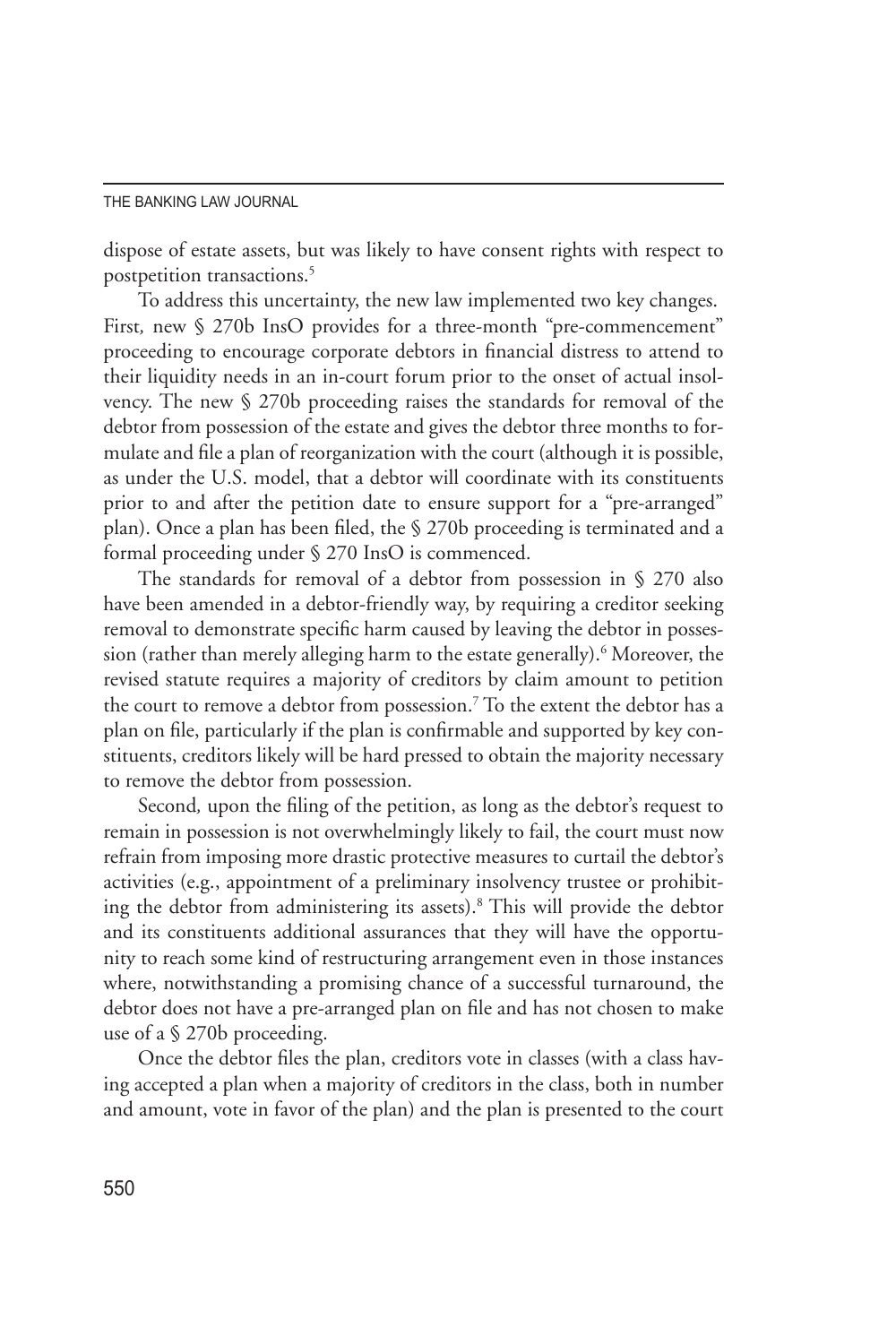for confirmation.9 A debtor can "cram down" dissenting classes as long as (a) the "best interests test" is met (i.e., no creditor is worse off under the plan than in a liquidation), (b) the "absolute priority test" is met (i.e., no creditor receives more than its claim amount and no classes junior to a dissenting class receive anything under the plan), and (c) a majority of all classes entitled to vote on the plan, vote to accept it.<sup>10</sup> Here, too, German lawmakers limited the circumstances under which a disgruntled party can stay confirmation.<sup>11</sup>

# **MORE CREDITOR INVOLVEMENT, LESS TRUSTEE INTERFERENCE**

The prior German bankruptcy law contemplated appointment of a creditors' committee on or soon after the commencement date. In a typical case, a trustee would administer an estate without meaningful creditor participation for three months. This, coupled with high potential personal liability for trustee malfeasance, which motivated trustees to act quickly to prevent deterioration of asset value, created a situation where creditors have little say as plans are made by a trustee to market and sell the debtor's assets quickly.

To remedy this, the new law requires appointment of a creditors' committee from the outset of large and mid-sized debtor cases. The presence of a committee will result in an immediate check on the debtor or trustee, providing creditors with greater influence.

Another key change involves selection of other court officers. First, in the debtor in possession setting, the German bankruptcy code mandates appointment of an examiner. However, the debtor has the right to elect the examiner under the new law, and the court can reject the debtor's choice only if it is shown that the person chosen is "obviously unqualified." Second, in a traditional administration (i.e., where the debtor does not remain in possession and is replaced by a trustee), a unanimous creditors' committee will have the right to elect the trustee.

These changes provide the debtor and creditors with a stronger voice, earlier in the case. Earlier, more meaningful participation will facilitate greater coordination among stakeholders, enabling deviation from the "fire sale" approach that was prevalent under the old law.

The ultimate purpose and hoped-for result of these changes is to preserve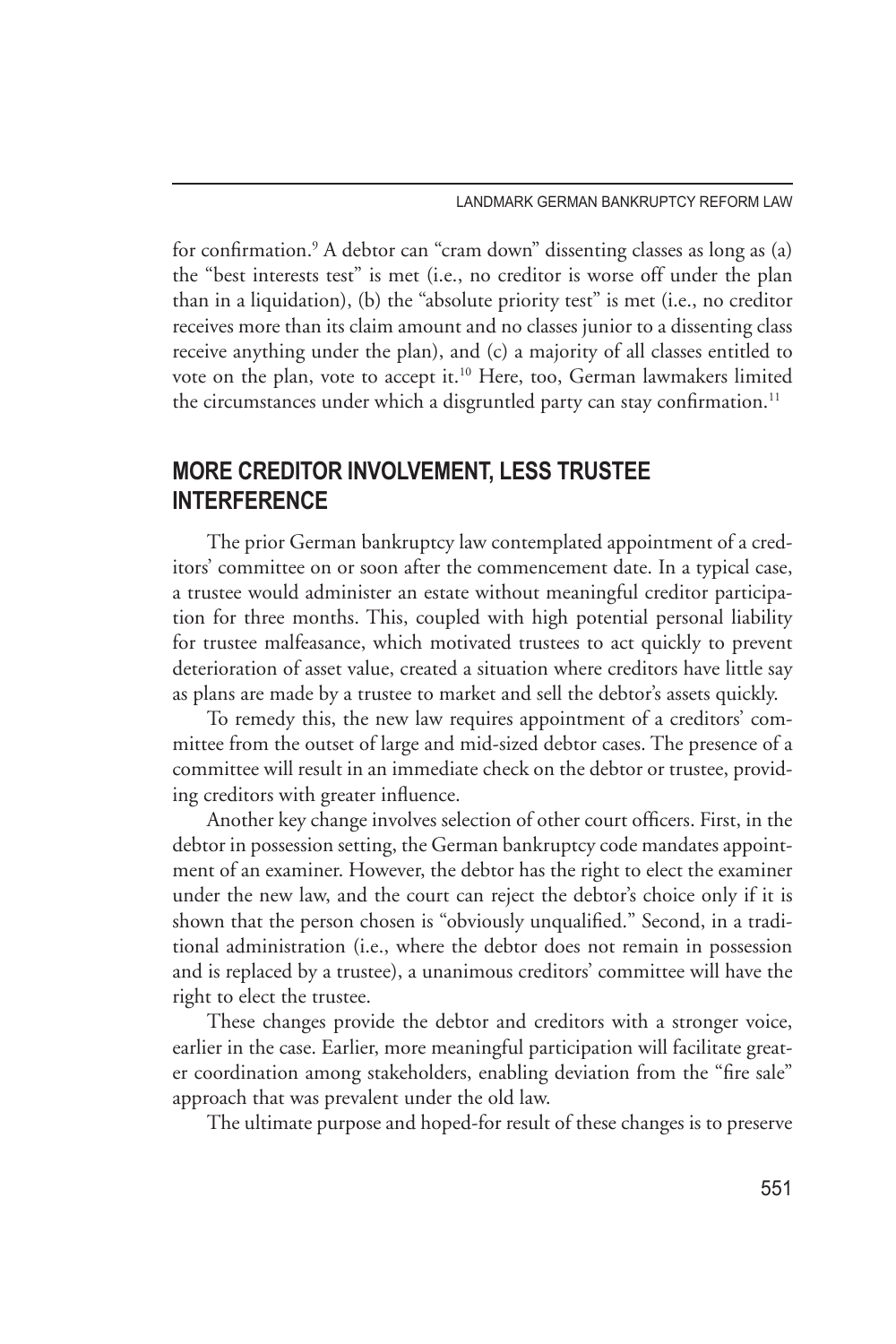going concern value<sup>12</sup> — even where the debtor does not remain "in possession" — and to reduce the unpredictability that has plagued the German bankruptcy code.

### **LIMITATIONS OF THE NEW LAW**

Important distinctions between the U.S. and German bankruptcy systems remain. For example, while creditors can be "crammed down" under German bankruptcy law, they cannot be forced to accept shares in the reorganized entity in consideration for their claims. Debtors and constituents will therefore need to carefully navigate complicated plan classification, cram down, and other legal requirements to ensure compliance.

An additional point of contrast concerns avoidance actions. German law, like U.S. law, features complicated statutory provisions supplemented by voluminous case law with respect to pre-petition preferences and fraudulent transfers. But in contrast to U.S. law, look back periods for avoidance actions can be longer (10 years in some instances)<sup>13</sup> and German trustees are more willing to pursue them, even against a debtor's critical contract counterparties. While the new law's openness toward allowing corporate debtors to remain "in possession" will alleviate some of the avoidance risks, vendors, lenders, and other transacting parties will need to be cautious with respect to pre-petition transfers.

Finally, U.S. bankruptcy courts consider the nature of a loan as one of many factors when considering whether to recharacterize the loan as equity.<sup>14</sup> German bankruptcy courts, on the other hand, are required to recharacterize loans from shareholders as equity interests.<sup>15</sup> This provision may prevent shareholders from infusing much needed capital to a troubled company, even on favorable credit terms, and even in circumstances where doing so could prevent the need for an in-court process.

#### **THE NEW LAW IS A STEP IN THE RIGHT DIRECTION**

On balance, the changes to German restructuring law represent an enormous step toward full implementation of a "Chapter 11" model in Germany and promise to make German restructuring laws accessible to outsiders, in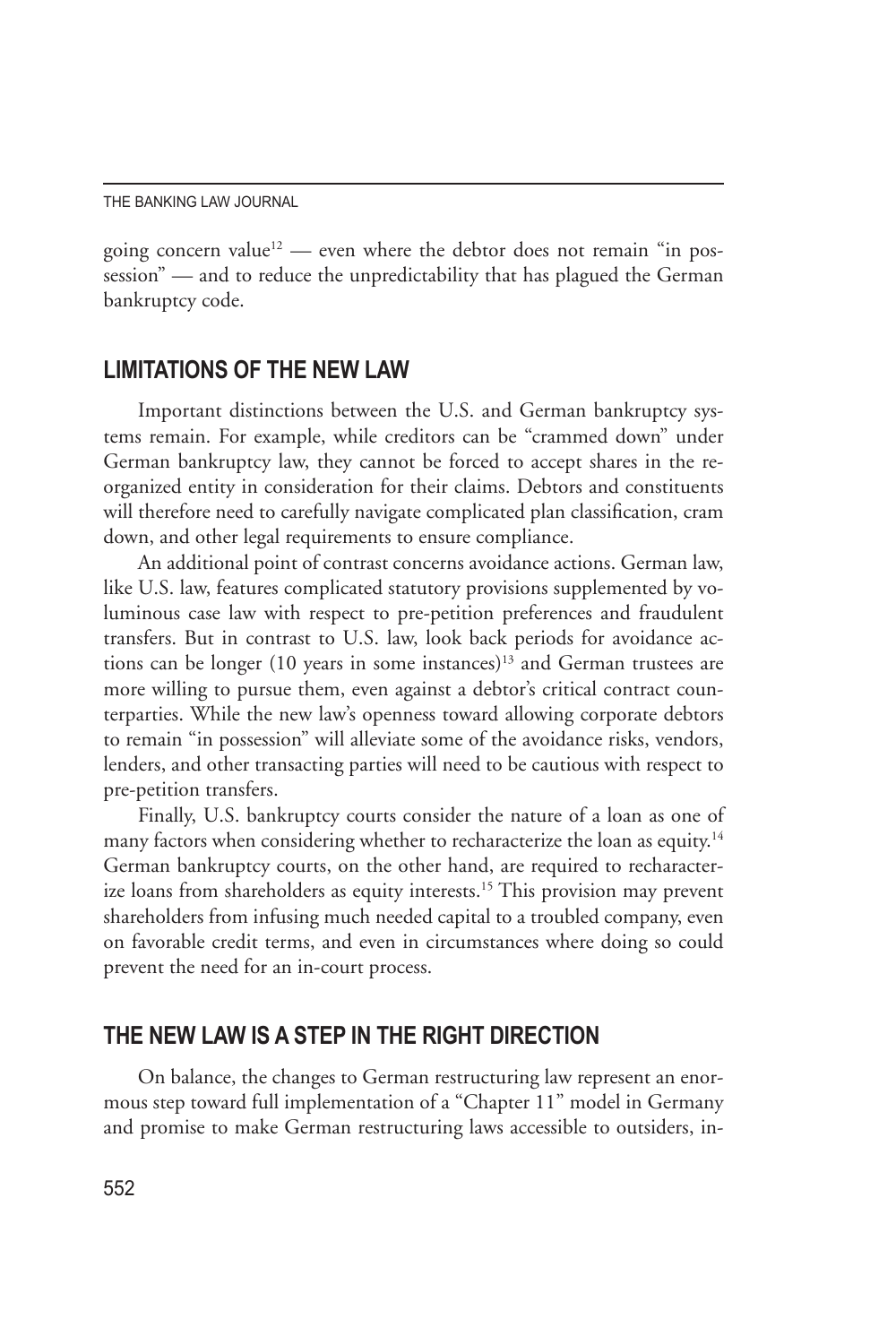cluding creditors, investors, and other participants.

At the very least, the German code will now provide a critical valuemaximizing alternative for debtors and their constituents in what was once an uncertain and unpredictable area of the law.

#### **NOTES**

<sup>1</sup> *See* Law to Further Facilitate the Rehabilitation of Companies, Gesetz zur weiteren Erleichterung der Sanierung von Unternehmen, Bundesgesetzblatt, Pt. I, Nr. 64 (7 Dec. 2011). The new law went into effect March 1, 2012.

<sup>2</sup> In contrast, in out-of-court bond restructurings, the new German Bond Act, which came into effect in 2010, provides a mechanism for holders of bonds to carry out a debt-for-equity-swap with 75 percent bondholder approval. *See* § 5, para. 3 Nr. 5, Bond Act, Schuldverschreibungsgesetz.

<sup>3</sup> *See* § 272 InsO.

In contrast to U.S. bankruptcy law, where a filed petition "commences" a case under Chapter 11, German bankruptcy law requires the bankruptcy court to determine first whether the requirements for a proper bankruptcy filing are met. *See* § 16 InsO. Thus, a German bankruptcy case is typically "commenced" three months after the filing of a bankruptcy petition. The order granting "debtor in possession" status is issued, at the earliest, upon actual "commencement" of the case. § 270 InsO. Similarly, a committee is not appointed until a case actually "commences."

The three-month delay between petition and commencement dates is explained by the fact that the German Federal Employment Service (Bundesanstalt für Arbeit) pays all employee salaries of a bankrupt company during the three months prior to formal "commencement" of a case. § 183 *et seq*. Third Social Security Statute, Sozialgesetzbuch, SGB III. Thus, the debtor or trustee typically does not ask for a hearing on "commencement" until three months after the petition date. A debtor with few or no employees may seek a commencement date less than three months after the filing, but this is unlikely for debtors with significant wage obligations. <sup>5</sup> § 21 InsO.

<sup>6</sup> Under the revised statutes, mere delay in the case caused by permitting "debtor in possession" status to continue will not justify removal of the debtor from possession. *See* §§ 270 & 272 InsO (revised version). In addition to showing that "debtor in possession" status will harm creditors generally, the creditor must convincingly show how allowing the debtor to remain in possession will harm that creditor in particular. *See* § 272 InsO (revised version).

§ 272, para. 1, Nr. 1 InsO.